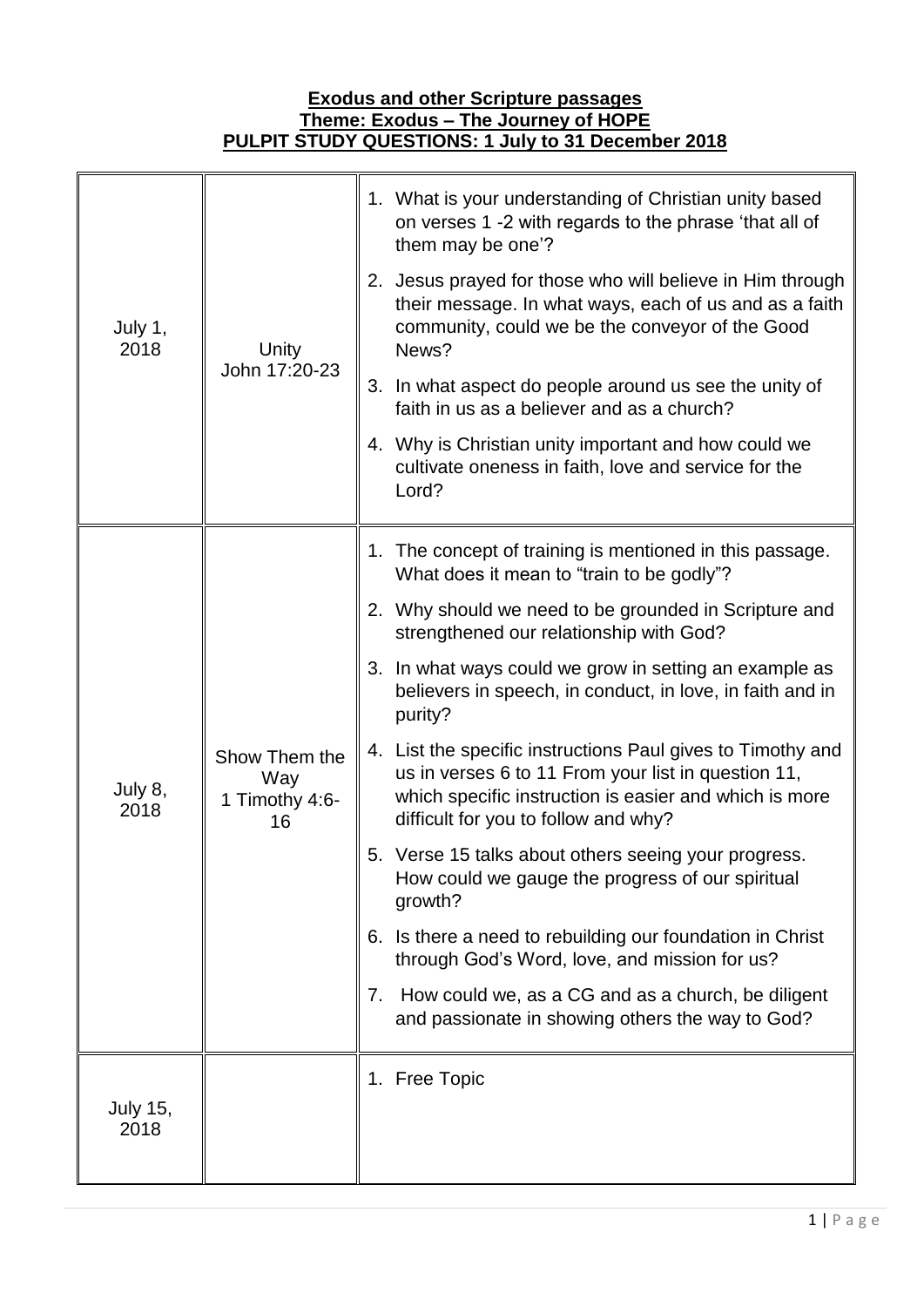| <b>July 22,</b><br>2018 | <b>Idolatry That Is</b><br>Most Profane.<br>Exodus<br>$32:1 - 20$ | 1. What was the situation which gave rise to the people<br>making the golden calf and what did this show about<br>the faith of the people towards God as well as their<br>attitude towards Moses?                                                                                           |
|-------------------------|-------------------------------------------------------------------|---------------------------------------------------------------------------------------------------------------------------------------------------------------------------------------------------------------------------------------------------------------------------------------------|
|                         |                                                                   | 2. We do not make and worship idols of calves, but do<br>we face this temptation in other forms?                                                                                                                                                                                            |
|                         |                                                                   | 3. Why do you think Aaron gave into them (and so<br>easily)? What can we learn about our faith in God and<br>our spiritual leaders in this incident?                                                                                                                                        |
|                         |                                                                   | 4. Have you ever felt God's absence and wondered if he<br>would ever return? Can you empathize with the<br>Israelites in their fear and impatience?                                                                                                                                         |
|                         |                                                                   | 5. What does this chapter teach us about sin, wrath, and<br>mercy?                                                                                                                                                                                                                          |
|                         |                                                                   | 6. In what incidents in the past or the present have<br>cause us to turn away from God to seek other means<br>of assurance?                                                                                                                                                                 |
| <b>July 29,</b><br>2018 |                                                                   | 1. Free Topic                                                                                                                                                                                                                                                                               |
|                         | The Testing<br>Exodus<br>32:21-35                                 | 1. How would you describe Aaron's reaction to Moses'<br>anger? (21-24)                                                                                                                                                                                                                      |
| August 5,<br>2018       |                                                                   | 2. Verse 21, "What did this people do to you that you<br>have brought so great a sin upon them?" Moses<br>understood that this plan didn't originate with Aaron,<br>but that he allowed it and implemented it. In our<br>context, in what ways could we condone a sinful act or<br>thought? |
|                         |                                                                   | 3. Do we easily fall prey to compromise God's teachings<br>when we encounter challenging circumstances?                                                                                                                                                                                     |
|                         |                                                                   | 4. Read verses 26 - 29. What could we learn from the<br>fundamental choices the Israelites made?                                                                                                                                                                                            |
|                         |                                                                   | 5. Do we see the need to have a repentant heart and<br>seeking God's forgiveness of our sins<br>(known/unknown) an important aspect of our spiritual<br>health?                                                                                                                             |
|                         |                                                                   | 6. Do this passage enrich us on the attributes of God's<br>grace (forgiving) and holiness (Do not tolerate sin)?                                                                                                                                                                            |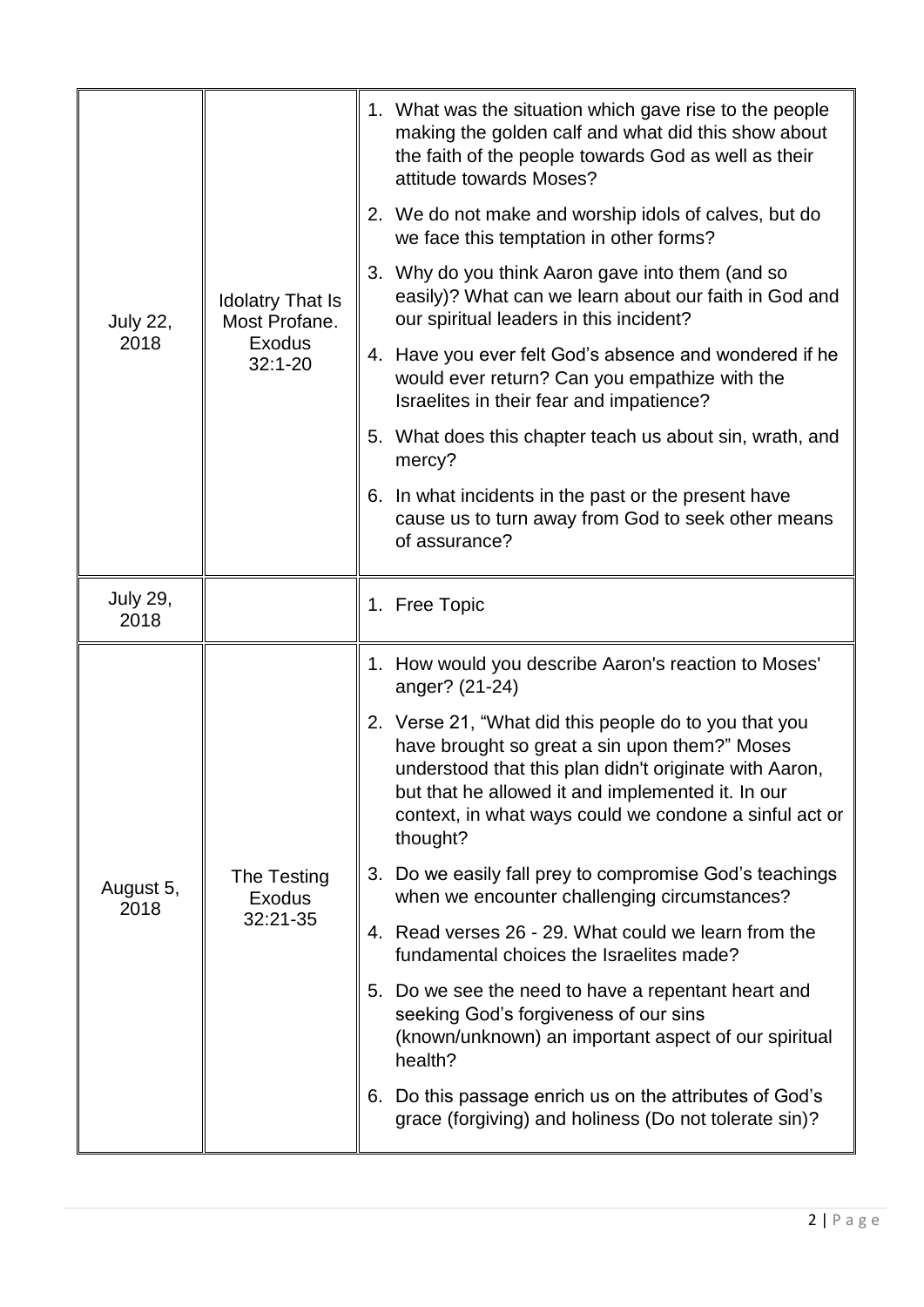| August 12,<br>2018   |                                                                    | 1. Prison Sunday (Highlights of Prison Ministry)                                                                                                                                                                                                                                                                                                                                                                                                                                                                                                                                                                                                                                                                                                                          |
|----------------------|--------------------------------------------------------------------|---------------------------------------------------------------------------------------------------------------------------------------------------------------------------------------------------------------------------------------------------------------------------------------------------------------------------------------------------------------------------------------------------------------------------------------------------------------------------------------------------------------------------------------------------------------------------------------------------------------------------------------------------------------------------------------------------------------------------------------------------------------------------|
| August 19,<br>2018   |                                                                    | 1. Free Topic                                                                                                                                                                                                                                                                                                                                                                                                                                                                                                                                                                                                                                                                                                                                                             |
|                      |                                                                    | 1. Read verse 1 -3. How has God's faithfulness in<br>keeping His promise (with context of their sinfulness<br>towards God) and God's mercy in warning the people<br>of Israel highlighted in these verses?                                                                                                                                                                                                                                                                                                                                                                                                                                                                                                                                                                |
|                      |                                                                    | How do we find assurance in God's faithfulness?<br>2.                                                                                                                                                                                                                                                                                                                                                                                                                                                                                                                                                                                                                                                                                                                     |
| August 26,<br>2018   | Lord, Show Me<br><b>Your Mercy</b><br><b>Exodus</b><br>$33:1 - 23$ | 3. God longs to be in our presence but our sinfulness or<br>being stiff-necked in response to God's teachings<br>could hinder us from drawing close to God. As we<br>seek God's blessings do we also seek God's<br>presence in our lives?                                                                                                                                                                                                                                                                                                                                                                                                                                                                                                                                 |
|                      |                                                                    | 4. What are the ' <i>ornaments'</i> in life that would distant our<br>relationship with God?                                                                                                                                                                                                                                                                                                                                                                                                                                                                                                                                                                                                                                                                              |
|                      |                                                                    | 5. What lessons can we learn from Moses in this<br>passage about prayer?                                                                                                                                                                                                                                                                                                                                                                                                                                                                                                                                                                                                                                                                                                  |
| September<br>2, 2018 | The Hope of<br>Glory<br><b>Exodus</b><br>34:1-9                    | 1. What does the command to make a new set of stone<br>tablets reveal about what God is doing?<br>2. How does God describe Himself in verses 6 -7? Do<br>any of these attributes stand out to you?<br>3. If you were describing God to someone who doesn't<br>know him, what words would you use?<br>4. What was Moses' immediate response to God's<br>revelation of himself? What did it lead Moses to do?<br>5. What would be our heartfelt response to God when<br>God reveals our sinfulness?                                                                                                                                                                                                                                                                         |
| September<br>9, 2018 | <b>Glorifying God</b><br><b>Exodus</b><br>34:10-28                 | 1. In verse 10, God assured Moses that the people will<br>see God's awesome deeds done for him. In what<br>aspect in our Christian life could God's wonderful<br>works of transformation in us be seen by people<br>around us?<br>The word 'obey' in verse 11 and the phrase 'Be<br>2.<br>careful' in verses 12 and 15 is God's command and<br>warning given to Moses to abide with and to be<br>conscious of the danger of drifting away from God by<br>the world influences. As we observe and reflect the<br>values of the world around us are we careful enough<br>not to be drawn to values that are contrary to God's<br>teaching? Are we firm in our faith in God and obey His<br>words rather than succumbing or compromising to<br>worldly standards or beliefs? |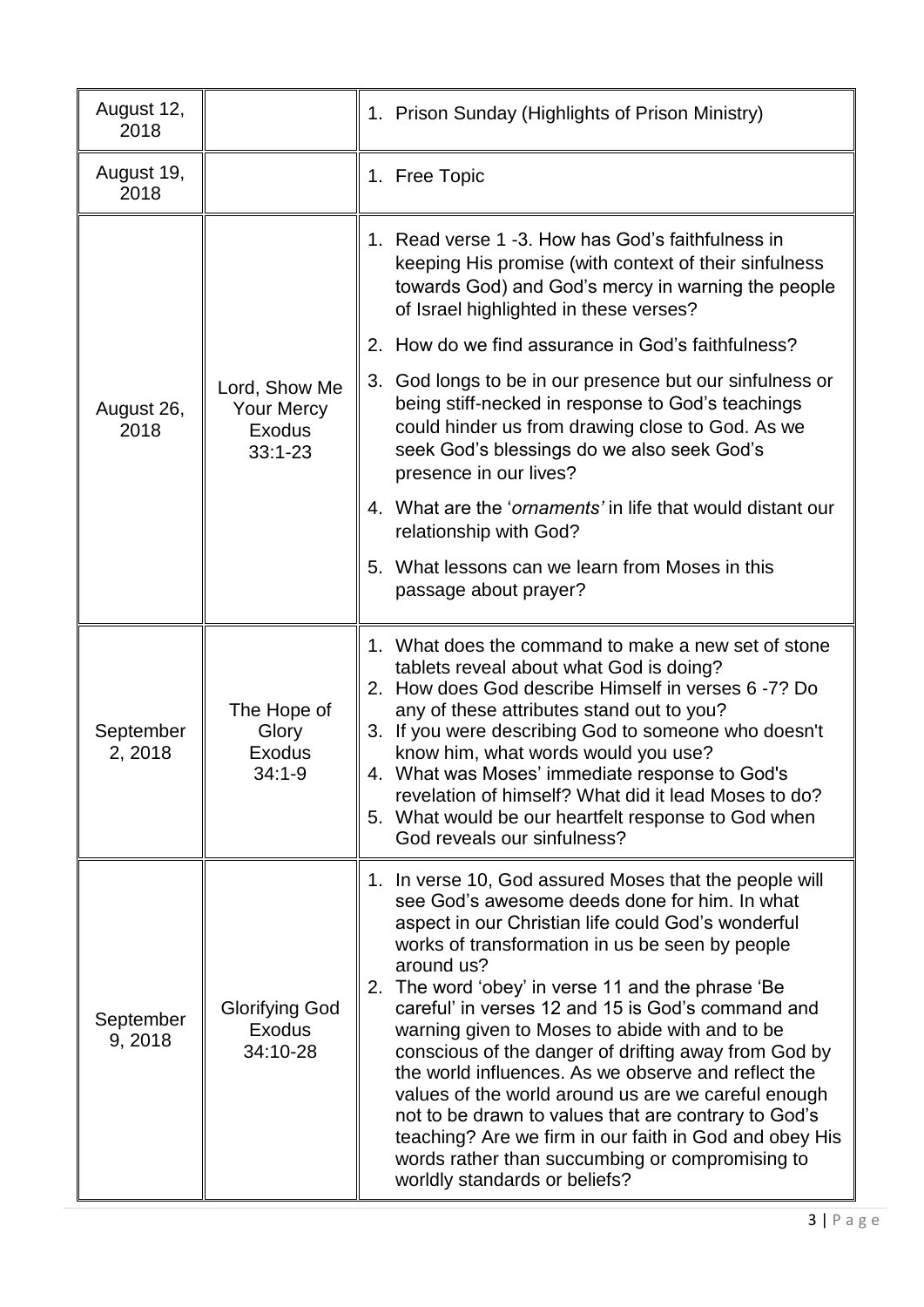|                       |                                                     | 3. In 34:10-28, God reasserts His role as the just Law-<br>Giver, jealous for His glory, wrathful toward those who<br>oppose Him. How do we reconcile this portrayal with<br>the God who is "merciful and gracious, slow to anger,<br>and abounding in steadfast love and faithfulness"?<br>4. Read verses 18 to 25 and share among your group<br>the significance of eating bread without yeast.<br>5. When we relate verse 26 to our context, in what<br>aspect do we offer our best to God or to the house of<br>God (Church)? Reflect on our posture of worship (the<br>whole worship service) in the house of God, do we<br>offer the best of our praise and gratitude towards God<br>and attention to His word?<br>6. How can we be an encouragement to fellow<br>worshippers in giving our best to God? |
|-----------------------|-----------------------------------------------------|----------------------------------------------------------------------------------------------------------------------------------------------------------------------------------------------------------------------------------------------------------------------------------------------------------------------------------------------------------------------------------------------------------------------------------------------------------------------------------------------------------------------------------------------------------------------------------------------------------------------------------------------------------------------------------------------------------------------------------------------------------------------------------------------------------------|
| September<br>16, 2018 | <b>The Glorious</b><br>Gospel<br>Exodus<br>34:29-35 | 1. What might Moses' shining face signify?<br>2. Why might Moses' shining face cause the Israelites,<br>especially the elders, to be in fear?<br>3. How might our lives be different after spending time<br>with God? Will people be able to notice this difference<br>as they did with Moses?<br>4. In what way/s do we "shine" before others?<br>5. Why would Moses be compelled to uncover his face<br>when he goes in before God?<br>6. What is the significance of this passage to us today?<br>7. How does this passage fit into the life and ministry of<br>our faith today?                                                                                                                                                                                                                            |
| September<br>23, 2018 |                                                     | 1. Free Topic                                                                                                                                                                                                                                                                                                                                                                                                                                                                                                                                                                                                                                                                                                                                                                                                  |
| September<br>30, 2018 |                                                     | 1. Free Topic                                                                                                                                                                                                                                                                                                                                                                                                                                                                                                                                                                                                                                                                                                                                                                                                  |
| October 7,<br>2018    | Children's Day<br>Who is the<br>Greatest?           | 1. Read Matthew 18:1-5 and Luke 22:24-30. Jesus is<br>telling us very clearly that every life is precious in his<br>eyes as He present the 'little ones as the most<br>precious of all. Discuss in your group, why would<br>Jesus uses a child as an illustration?<br>2. Read Matthew 18:3. What is your understanding with<br>the phrase "unless you change and become like little<br>children"?<br>3. Luke 22:26 (ESV) says, "But not so with you. Rather,<br>let the greatest among you become as the youngest,<br>and the leader as one who serves." What is your<br>understanding of 'a servant-leadership'? Does the<br>'servant-leadership value/principal in serving the Lord                                                                                                                          |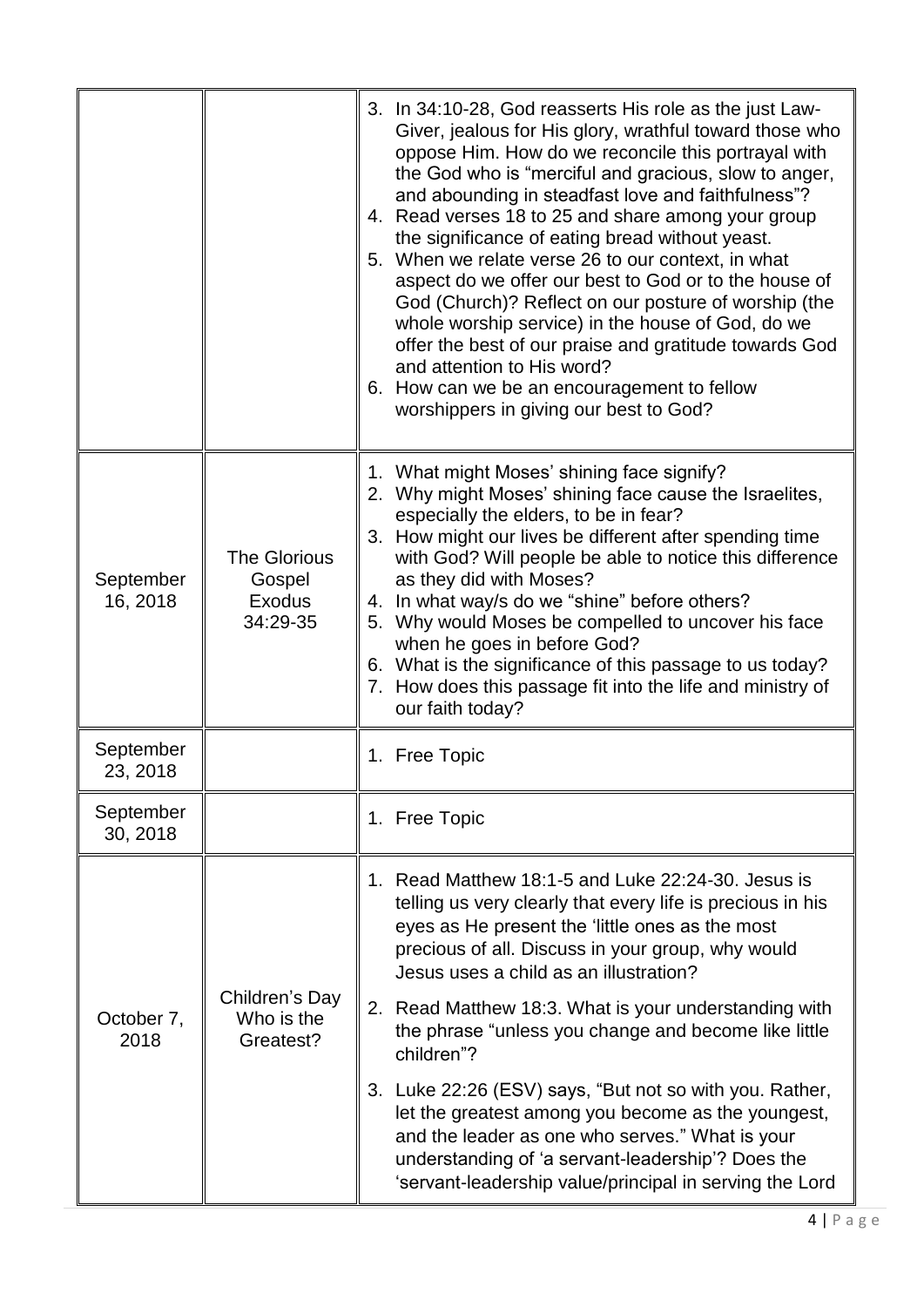|                     |                                                          | only applies to leaders in ministries/church? Or does<br>this teaching of Jesus applies to all believers?                                                                                                                                                                                                                                                                                                                                                                                                                                                                                                                                                                                                                                                                                                                                                |
|---------------------|----------------------------------------------------------|----------------------------------------------------------------------------------------------------------------------------------------------------------------------------------------------------------------------------------------------------------------------------------------------------------------------------------------------------------------------------------------------------------------------------------------------------------------------------------------------------------------------------------------------------------------------------------------------------------------------------------------------------------------------------------------------------------------------------------------------------------------------------------------------------------------------------------------------------------|
|                     |                                                          | 4. What is the biggest obstacle you face as you seek to<br>be a faithful servant of Christ? How do you overcome<br>it?                                                                                                                                                                                                                                                                                                                                                                                                                                                                                                                                                                                                                                                                                                                                   |
| October14,<br>2018  | A Call to<br>Service<br><b>Exodus</b><br>$35:1 - 19$     | 1. What was the punishment for anyone who did any<br>work on the Sabbath? Why this punishment?<br>2. Why do you think God kept emphasizing the Sabbath<br>commands?<br>3. How do you reconcile the fact that God commanded<br>the contribution and yet responding to the command<br>was a function of each person's heart attitude?<br>4. What are the ways in which a person could offer<br>contribution/s to God according to verses 4 to 19?<br>5. What are your views in tithing, offering and acts of<br>service to the Lord?<br>6. Have you felt God's calling to avail your service in any<br>specific area of ministry?                                                                                                                                                                                                                          |
| October 21,<br>2018 | Gifts and<br>Craftsman<br><b>Exodus</b><br>35:20-35      | 1. What is the repeated phrase concerning motivation<br>throughout this paragraph? What is the lesson?<br>2. What is the repeated phrase concerning the purpose<br>of giving in this paragraph? What is the lesson?<br>3. How are you involved in the work of the church? What<br>role is God calling you or what God put on your heart<br>in the area of service?<br>Would you say that you give with a generous heart? If<br>4.<br>not, what could you do to change your attitude toward<br>giving?                                                                                                                                                                                                                                                                                                                                                    |
| October 28,<br>2018 | The People's<br>Offering<br><b>Exodus</b><br>$36:1 - 38$ | 1. Verses 1-7 tell us of God's giftedness to the<br>craftsmen and the willingness of the craftsmen in<br>heeding God's call as well as the people's generosity<br>in contributing to the building of the sanctuary. As a<br>people of God coming together as a church, do we<br>see ourselves to be equipped by God in the area/s of<br>giftedness in our contribution of building God's family<br>and God's missions' for the church?<br>2. Are we committed in giving back to God or generous<br>in our offerings to the needs of the ministry?<br>3. From verses $8 - 38$ , we learn that the construction of<br>the tabernacle was carried out in detail and according<br>to the command of the Lord. Likewise, the focus of our<br>ministry and in building the body of Christ should be in<br>the Lord and according to the Lord's guidance in His |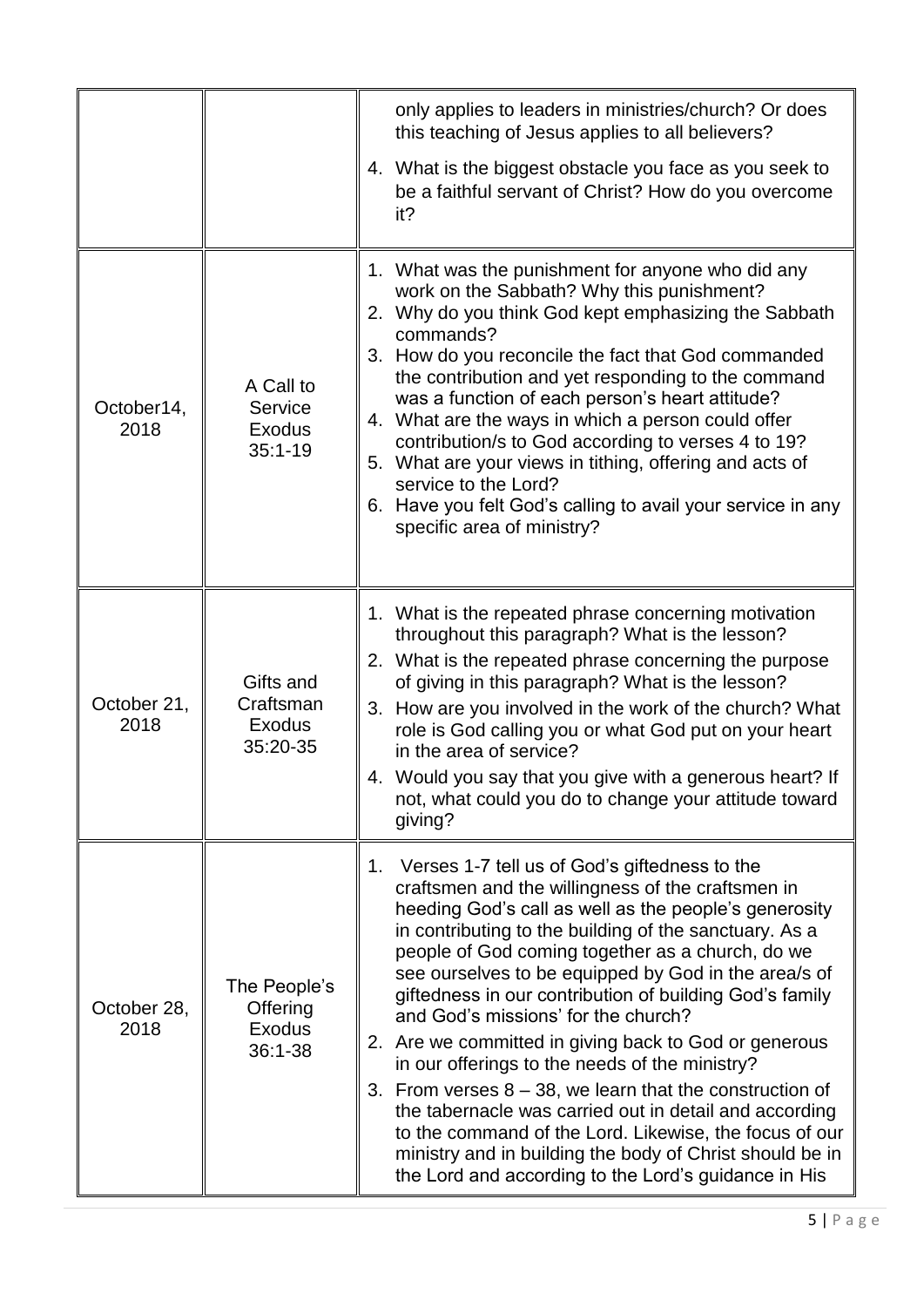|                         |                                                                  | holy word. In reflection of our part in the ministry, in<br>what ways could we play a part in helping or<br>encouraging each other to align our focus on God?<br>4. Do we at times be overwhelmed by the burden of<br>ministry and lose the perspective that God is in<br>control?                                                                                                                                                                                                                                                                                                                                                                                                                                                                                                                                                                                                   |
|-------------------------|------------------------------------------------------------------|--------------------------------------------------------------------------------------------------------------------------------------------------------------------------------------------------------------------------------------------------------------------------------------------------------------------------------------------------------------------------------------------------------------------------------------------------------------------------------------------------------------------------------------------------------------------------------------------------------------------------------------------------------------------------------------------------------------------------------------------------------------------------------------------------------------------------------------------------------------------------------------|
| November<br>4,<br>2018  | <b>Grasping God's</b><br>Purpose<br><b>Exodus</b><br>$37:1 - 29$ | How does this passage relate to Exodus 24:3-4?<br>1.<br>What does this tell you about the Israelites?<br>2. Who is mentioned in the passage? Who are "they"?<br>What do you note about them? (Exodus 35:30-34)<br>What are your skills and abilities and where do they<br>3.<br>come from? How do these examples encourage us in<br>the using of our gifts? (Exodus 36:1; 1 Peter 4:10)<br>4.<br>How often were offerings made on the Table and<br>what does it tell you about a Christian's daily life?<br>(Exodus 29:38-42; Romans 12:1)<br>On the altar, the sacred anointing oil and pure<br>5.<br>fragrant incense were precise blends of ingredients<br>that were for the Lord alone - what does this tell you<br>about Him and how we should offer ourselves to Him?<br>Would it be the same way we offer ourselves to<br>others/other things? (Exodus 30:7-10, 22-33, 34-38) |
| November<br>11,<br>2018 | Everyone Has a<br>Part<br>Exodus<br>$38:1 - 31$                  | 1. Read Exodus 27:8 on the altar and Exodus 24:15-18.<br>How did Moses receive the instructions from God?<br>What was his part?<br>2. What part was played by Bezalel, Oholiab and any<br>others who may have volunteered to assist them?<br>What attitude did they show towards God and Moses?<br>3. Reflect on your part in the church as a leader or a<br>servant- what attitudes and practices may need<br>changing? How may you serve God and others<br>better?<br>4. Record down the amount of gold, silver and bronze<br>used for the tabernacle and whose contributions made<br>it possible. What does this show you about doing the<br>work of God as a church?<br>5. How do you think giving correlates to commitment?<br>How do you think you can contribute to the church<br>either financially or through service?                                                      |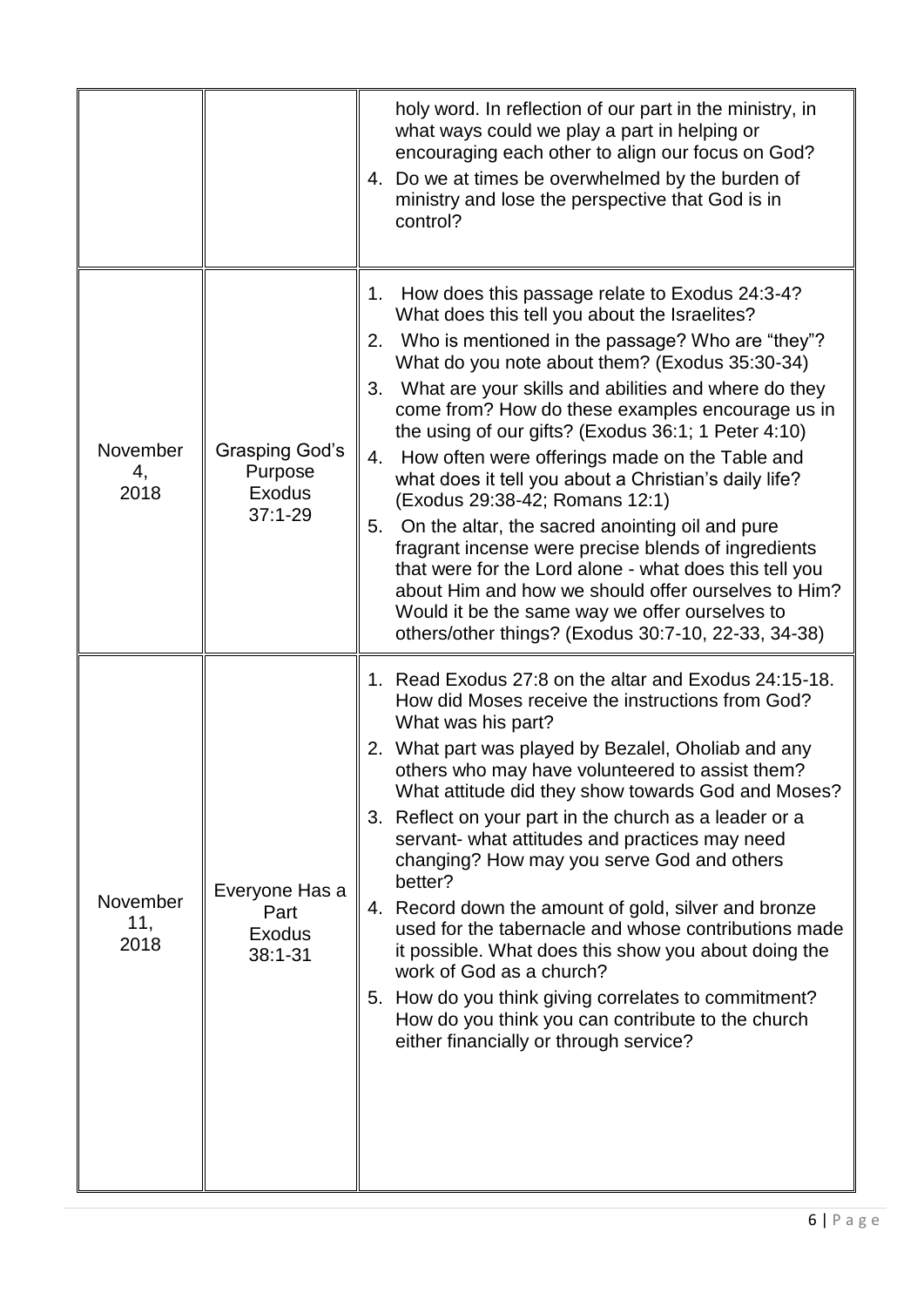| November<br>18,<br>2018 | <b>Finishing Well</b><br><b>Exodus</b><br>$39:1 - 43$ | 1. Observing the elements of the priestly garments, what<br>may the significance of each element be and why was<br>it to be a reminder for Israel? (Deuteronomy 8:8;<br>Genesis 35:9-15)                                                                                                                                                                        |
|-------------------------|-------------------------------------------------------|-----------------------------------------------------------------------------------------------------------------------------------------------------------------------------------------------------------------------------------------------------------------------------------------------------------------------------------------------------------------|
|                         |                                                       | 2. As the people made the priestly garments with the<br>best materials and workmanship (v.20-29), what do<br>you think their attitude towards Aaron and his sons<br>were? How are we to view our service to the<br>authorities that God has put above us?                                                                                                       |
|                         |                                                       | 3. All the work is listed down in v.32-42, "according to all<br>that the Lord had commanded Moses, so the people<br>of Israel had done all the work"- How long do you think<br>the work took? Have you ever struggled with a<br>longstanding task that the Lord has commanded you?<br>Share your struggles and how the Lord has<br>encouraged you to persevere. |
|                         |                                                       | 4. As the people of Israel completed their work, they<br>received blessings from Moses- what does "blessing"<br>from the Lord mean? Where in the Word can we find<br>references to what His blessing may be? (Jeremiah<br>17:7-8; Numbers 6:24-26, Psalm 31;34)                                                                                                 |
| November<br>25,<br>2018 |                                                       | 1. What does v.1 remind us about our relationship with<br>God and what He has done? Share how the Lord<br>called/is calling you into a relationship with Him.                                                                                                                                                                                                   |
|                         |                                                       | 2. What did God's invitation require Moses to do? What<br>do we learn from this about how we are to live as<br>Christians?                                                                                                                                                                                                                                      |
|                         | <b>Knowing God</b>                                    | 3. Upkeeping our relationship with God requires<br>obedience- what areas of your life do you struggle to<br>be obedient in the Lord and His teachings?                                                                                                                                                                                                          |
|                         | <b>Exodus</b><br>40:1-38                              | 4. Read 1 Peter 2:4-5. What is your understanding on<br>being a priesthood?                                                                                                                                                                                                                                                                                     |
|                         |                                                       | 5. Identify the principle displayed by the Israelites in<br>v.34-38. What might this principle look like in our<br>lives?                                                                                                                                                                                                                                       |
|                         |                                                       | 6. The Book of Exodus ends with great hope and trust in<br>God, especially, from verses 34-38. Discuss in your<br>group on ways we could look up to God for guidance.                                                                                                                                                                                           |
|                         |                                                       | 7. Read Hebrews 4:14-16. What is the parallel<br>affirmation of God's guidance in these two passages?                                                                                                                                                                                                                                                           |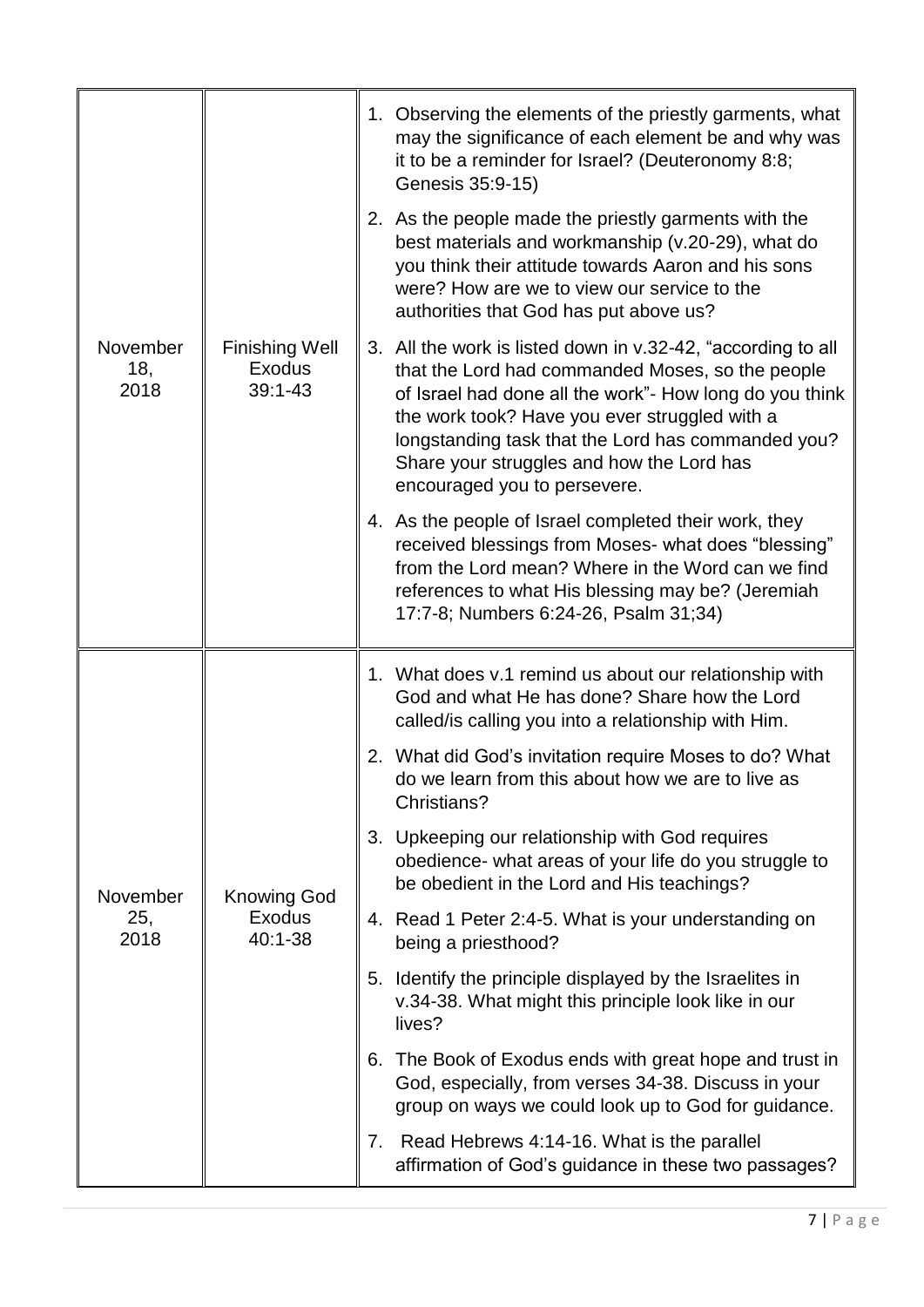|                         |                                                    | In what aspect of our lives do we seek God's guidance<br>and affirmation?                                                                                                                                                                                                                                                                                                                                                                                                                                                                                                                                                                                                                                                               |
|-------------------------|----------------------------------------------------|-----------------------------------------------------------------------------------------------------------------------------------------------------------------------------------------------------------------------------------------------------------------------------------------------------------------------------------------------------------------------------------------------------------------------------------------------------------------------------------------------------------------------------------------------------------------------------------------------------------------------------------------------------------------------------------------------------------------------------------------|
| December<br>2,<br>2018  | The Magnificat -<br>Mary's Song<br>Luke<br>1:46-56 | Discuss the reasons why Mary's song begins with<br>1.<br>glorifying God in her soul and rejoicing in God her<br>Saviour with her spirit in verses 46-47?<br>Mary models for us in her song of praise a heart of<br>2.<br>humility. What does it mean to be humble before<br>God?<br>What are the qualities of humility and the positive<br>3.<br>impact/influence to others?<br>4. How can a lukewarm Christian develop a deeper<br>hunger for God?<br>How has Mary's song model for us an attitude of<br>5.<br>thankfulness and trust towards God's faithfulness?                                                                                                                                                                      |
| December<br>9,<br>2018  | Song of the<br>Angels<br>Luke<br>$2:8 - 20$        | 1. Have you ever considered why God chose to reveal<br>the birth of the Savior to simple shepherds who were<br>going about their job?<br>2. God has always had a special place in His heart for<br>shepherds. Abraham, Isaac, and Jacob were<br>shepherds. King David was called from tending the<br>sheep to shepherd God's people. What are the<br>attributes of a shepherd we could learn in caring for<br>the people around us?<br>3. How has the Good Shepherd been our guide in our<br>faith journey? In our marriage and family?<br>4. How eager are we in hearing God's message?<br>How should we respond to the gift of everlasting life in<br>5.<br>Christ Jesus? How eager are we in sharing the Good<br>News of the Gospel? |
| December<br>16,<br>2018 | Song of an Old<br>Man<br>Luke<br>$2:25-35$         | Simeon was a person of faith and patience in waiting<br>1.<br>for the Lord. In reflection of our spiritual journey, how<br>has our faith grown over the years?<br>In the seemingly hustle and bustle lifestyles and<br>2.<br>society we are in, does it affects our patience in<br>waiting on the Lord?<br>Do we build a habit of devotion to the Lord or a time<br>3.<br>of quietness to be still in His presence?<br>"The Holy Spirit was upon him", "it had been revealed<br>4.<br>to him by the Holy Spirit" and "he came in the Spirit<br>into the temple". Share among your group what is your<br>understanding in the work of the Holy Spirit in our lives<br>as believers?                                                      |